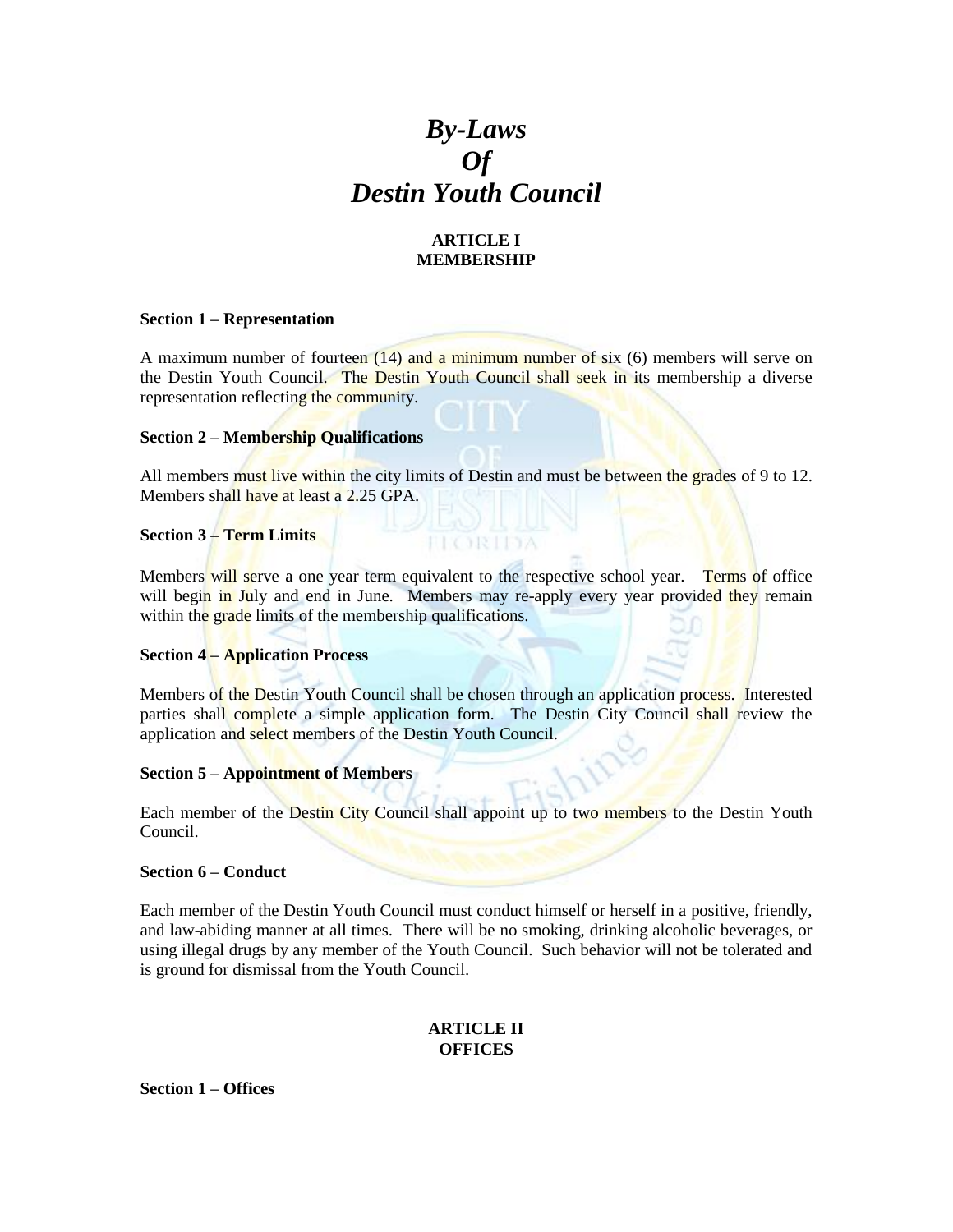The City Clerk shall serve as temporary chair for purposes of presiding over the election of the Destin Youth Council Chairperson. The Destin Youth Council shall elect from its members a Chairperson, Vice-Chairperson, and Secretary. The candidate receiving a majority vote of the Destin Youth Council members is elected.

### **Section 2 – Officer Duties**

The duties of the officers shall be as follows:

- a. The Chairperson shall preside at the meetings of the Destin Youth Council and shall be charged with the administration of the affairs of the Youth Council with assistance from the Office of the City Clerk. The Chairperson shall perform such other duties as provided by these by-laws or by rule of the Destin City Council.
- b. The duties of the Vice-Chair shall be to perform the duties and exercise the power of the Chair during the absence of the Chair.
- c. The Secretary shall determine a quorum for the meeting and report back to the City Clerk. The Secretary shall conduct the roll call at the start of the meeting. The Secretary shall preside at the meetings of the Destin Youth Council and perform the duties and exercise the power of the Chair during the absence of both the Chair and the Vice-Chair.

## **Section 3 – Election of Officers**

The officers of the Youth Council shall be elected annually. The officers of the Youth Council shall be elected by a majority vote of the voting members present.

FICIRITYA

## **Section 4 – Term of Officers**

The term of all offices provided for in Section one hereof shall be for one year; however that all officers shall continue to hold office until their successors are elected. Officers of the Destin Youth Council shall be elected at the first Youth Council meeting held in July of each calendar year.

#### **Section 5 – Vacancies of Officers**

Should a vacancy occur in an office of the Destin Youth Council by resignation, removal, or by some other reason, the office shall be filled by an election for the vacant office at the next regular meeting of the Destin Youth Council.

#### **ARTICLE III MEETINGS**

#### **Section 1 – Regular Meetings**

Regular meetings of the Destin Youth Council shall be held once a month on the fourth Thursday of the month, between the hours of 4:00 to 5:00 PM. The principal meeting place of the Youth Council shall be at Destin City Hall. Robert's Rules of Order shall govern the proceedings of the Youth Council in all cases to which they are applicable, and in which they are not inconsistent with these by-laws. Matters for consideration by the Youth Council shall be presented only at Youth Council meetings. The Office of the City Clerk shall give public notice of the meeting in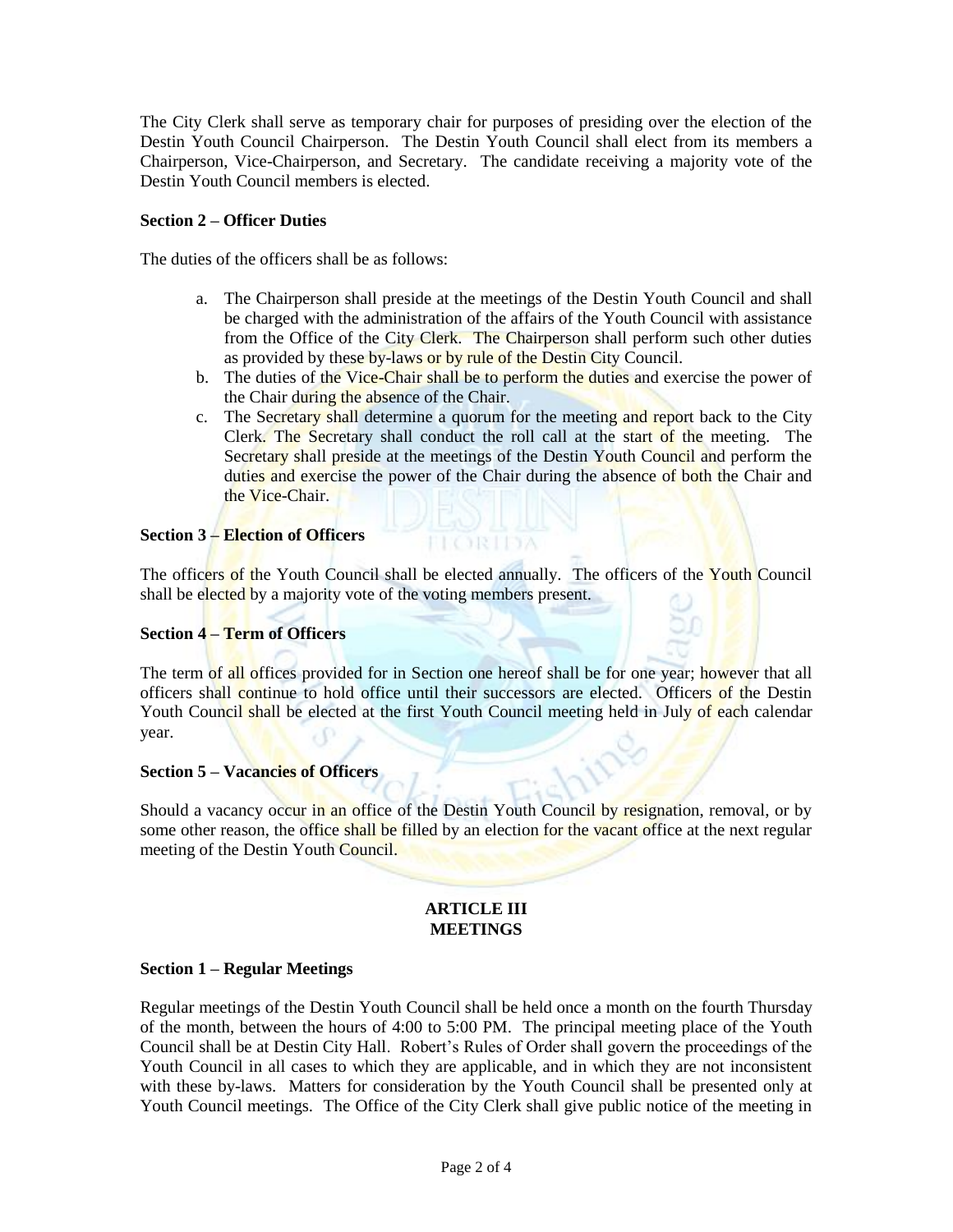accordance with the requirements of the Florida Open Meetings Law. This notice shall include posting on the City of Destin's official website.

## **Section 2 – Special Meetings**

Special meetings may be called upon the request of the Chairperson. Request for special meetings shall be sent via electronic mail, or by telephone, to the office of the City Clerk at least 48 hours before the time of the meeting. This request shall include the reason or reasons for requesting the special meeting. The Office of the City Clerk shall notify every member of the Youth Council via electronic mail or by telephone. No subjects other than those stated in the notice shall be considered at the special meeting.

## **Section 3 – Open Meetings**

All meetings of the Destin Youth Council shall be open to the public and be subject to all requirements of the Florida's Open Meeting Law.

#### **Section 4 – Quorum**

The presence of 50% of the entire membership of the Destin Youth Council shall constitute a quorum for a meeting of the Youth Council. A quorum is necessary to transact official business at any meeting. In the case there is an odd number of members, 50% of the next lower number will constitute a quorum.

#### **Section 5 – Voting**

The affirmative vote of a majority of the members present shall be necessary to adopt a recommendation to be forwarded to the Destin City Council for review and/or possible action.

## **Section 6 – Order of Business**

The Chairperson of the Youth Council shall, when present, call the members of the Youth Council to order. Before proceedings to business, the roll of the members shall be called, and the names of those present (and absent) entered in the minutes. If a quorum is present, the order of the business shall be:

- a. Pledge of allegiance.
- b. Approval of the minutes of the previous meeting.
- c. Unfinished business.
- d. Matters for consideration.
- e. Announcements.
- f. Adjournment

#### **Section 7 – Conduct of Members**

No member of the Youth Council shall interfere with the orderly progress of the meeting by leaving his or her seat or engaging in unnecessary conversation. Any member guilty of any unprofessional conduct shall be reported to the Destin City Council.

## **Section 8 – Attendance**